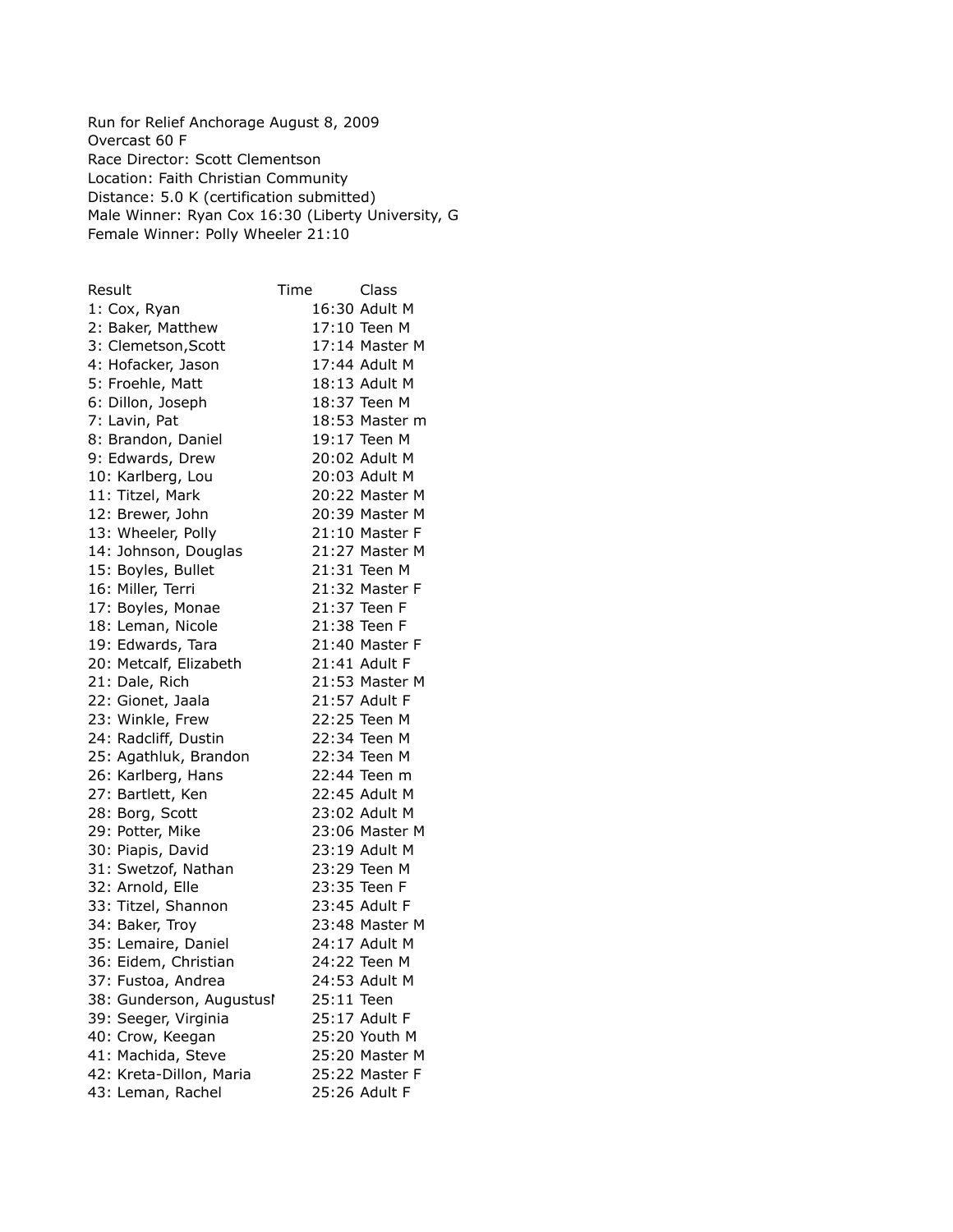| 44: Clemetson, Dianne                    | 26:01 Master F                 |
|------------------------------------------|--------------------------------|
| 45: Marsh, Peter                         | 26:01 Youth M                  |
| 46: Sperow, David                        | 26:20 Adult M                  |
| 47: Lewis, Michael                       | 26:26 Teen M                   |
| 48: Lewis, Rachel                        | 26:27 Teen F                   |
| 49: Kroh, Eric                           | 26:31 Adult M                  |
| 50: Roach, Jovy                          | 26:44 Adult F                  |
| 51: Schultz, Ben                         | 26:45 Adult M                  |
| 52: Sager, Phillana                      | 26:46 Adult F                  |
| 53: Tobin, Bradan                        | 26:52 Youth M                  |
| 54: Tobin, Darsha                        | 26:52 Adult F                  |
| 55: Tobin, Matt                          | 26:53 Adult M                  |
| 56: Hatter, Caitline                     | 27:09 Teen F                   |
| 57: Hatter, Cynthia                      | 27:10 Master F                 |
| 58: McDonald, Echo                       | 27:43 Master F                 |
| 59: Karlberg, Randy                      | 27:47 Master M                 |
| 60: Karlberg, Tobin                      | 27:47 Youth M                  |
| 61: Clayton, Daniel                      | 27:49 Youth M                  |
| 62: Octhof, David                        | 28:08 Adult M                  |
| 63: Henning, Lindsey                     | 28:10 Youth F                  |
| 64: Henning, Greg                        | 28:10 Master M                 |
| 65: Wright, Philip                       | 28:23 Adult M                  |
| 66: Wright, Rachel                       | 28:23 Adult F                  |
| 67: Lindberg, Matt                       | 28:39 Adult M                  |
|                                          | 29:01 Master F                 |
| 68: Jhonstone, Douglas                   | 29:13 Master F                 |
| 69: Nordine, Luann                       | 29:24 Teen F                   |
| 70: Clemetson, Alicia                    | 29:27 Master M                 |
| 71: Crow, Danny<br>72: Yarbrough, Greta  | 29:29 Master F                 |
| 73: Washington, Kayla                    | 29:46 Adult F                  |
| 74: Rutz, Chris                          | 30:07 Master M                 |
|                                          | 30:41 adult F                  |
| 75: Lindberg, malissa<br>76: Barnes, Pam | 30:53 Master F                 |
|                                          |                                |
| 77: Miller, Moriah                       | 30:59 Youth F<br>31:01 Youth F |
| 78: Boyles. Fischer                      | 31:03 Youth F                  |
| 79: Eubank, Sahale                       |                                |
| 80: Dawson, Sarah                        | 31:04 Adult F                  |
| 81: Morelli, Brittany                    | 31:04 Teen F                   |
| 82: Spoon, Eric                          | 31:06 Adult M                  |
| 83: Spoon, Courtney                      | 31:07 Adult F                  |
| 84: Westwick, Julia                      | 31:23 Youth F                  |
| 85: Eubank, Suuzanne                     | 31:23 Youth F                  |
| 86: Westwick, Linda                      | 31:24 Master F                 |
| 87: Rueckert, Laura                      | 31:25 Adult F                  |
| 88: Arnold, Robert                       | 31:26 Master M                 |
| 89: Perks, Garrett                       | 31:31 Adult M                  |
| 90: Noble, Aly                           | 32:11 Teen F                   |
| 91: Carter, Timothy                      | 32:13 Adult M                  |
| 92: Carter, Julia                        | 32:14 Adult F                  |
| 93: Peterson, Kathy                      | 32:23 Adult F                  |
| 94: Kochyten, Chantae                    | 32:33 Teen F                   |
| 95: Patterson, Secora                    | 33:05 Adult F                  |
| 96: Murphy, Kelly                        | 33:06 Adult F                  |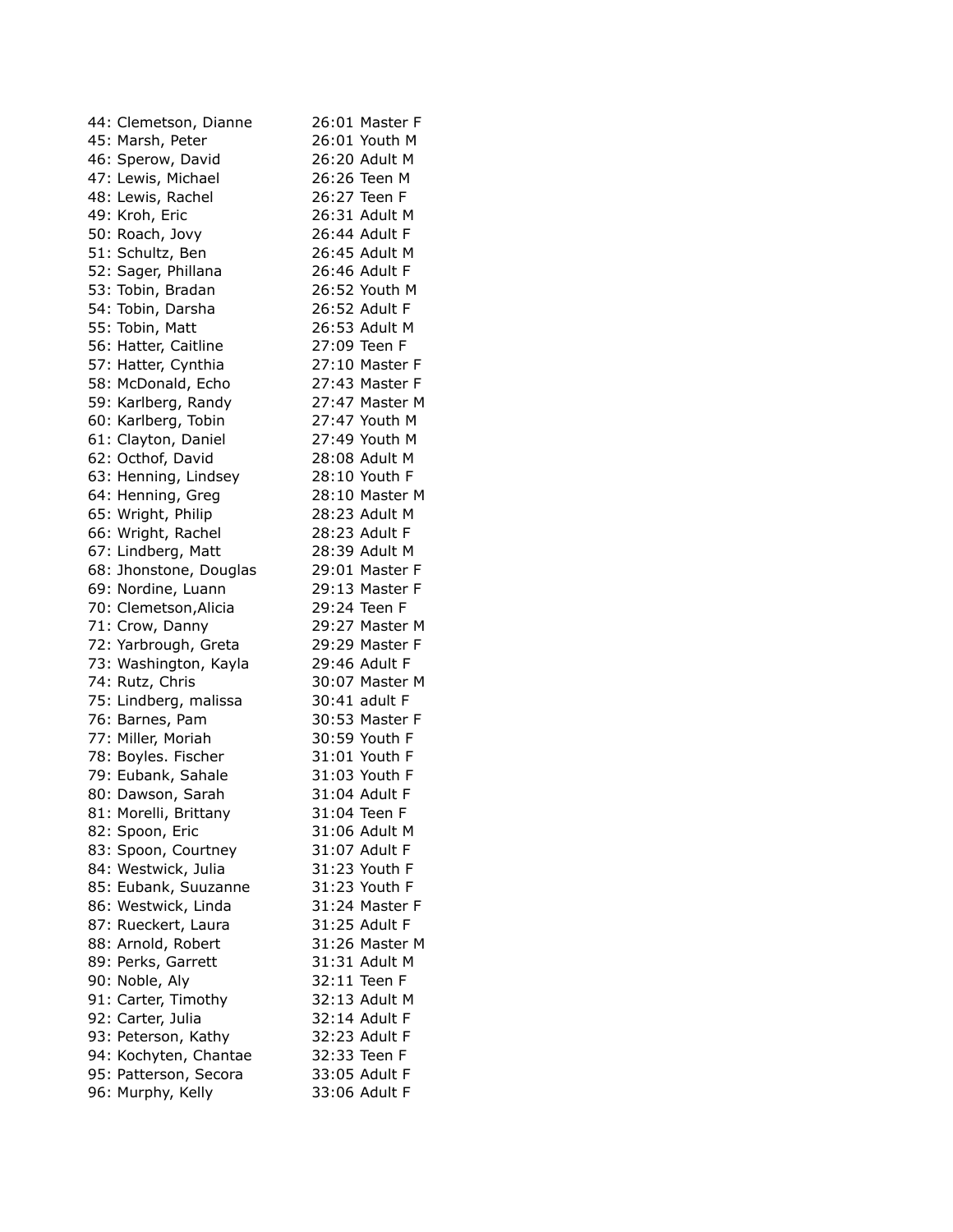| 97: Sanchez, Karla        | 33:07 Adult F  |
|---------------------------|----------------|
| 98: Lemoine, Matthew      | 33:15 Adult M  |
| 99: Eubank, Peter         | 33:39 Youth M  |
| 100: Eubank, Dave         | 33:40 Master M |
| 101: Eubank, Karen        | 34:03 Master F |
| 102: Metcalf, Michelle    | 34:04 Master F |
| 103: Metcalf, Shane       | 34:05 Master M |
| 104: Chester, Frank       | 34:11 Master M |
| 105: Kochyten, Renee      | 34:25 Adult F  |
| 106: Gionet, Susanne      | 34:27 Master F |
| 107: Parkhouse, Ron       | 34:40 Master M |
| 108: Rios, Rick           | 34:41 Master M |
| 109: Buchta, Kristen      | 34:52 Master F |
| 110: Wotring, Meghan      | 35:07 Adult F  |
| 111: Evans, Deb           | 35:18 Master F |
| 112: Clemetson, Selena    | 36:17 Youth F  |
|                           | 37:30 Adult M  |
| 113: Lofquist, David      | 37:31 Master M |
| 114: Gunderson, Russell   |                |
| 115: Alexander, Jordan    | 37:38 Youth M  |
| 116: Gionet, Kristina     | 37:42 Teen F   |
| 117: Winkle, Kristin      | 37:46 Teen F   |
| 118: Winkle, Kate         | 37:47 Teen F   |
| 119: Alexander, Bernadett | 39:16 Master F |
| 120: Lemmons, Janet       | 39:17 Master F |
| 121: Faulkner, Rachel     | 39:45 Adult F  |
| 122: Clopton, Heather     | 39:48 Adult F  |
| 123: Wood, Juliana        | 39:48 Master F |
| 124: Mitchell, Zebekiah   | 40:18 Youth M  |
| 125: Mitchell, Alyssa     | 40:19 Adult F  |
| 126: Lemaire, Liz         | 40:31 Adult F  |
| 127: Marsh, Elizabeth     | 40:33 Youth F  |
| 128: Marsh, Robin         | 40:34 Master F |
| 129: Scheidewent, Carolyn | 40:54 Adult F  |
| 130: Tulip, Emily         | 42:19 Adult F  |
| 131: Washington, Angelino | 42:40 Master F |
| 132: Felton, Devon        | 43:48 Teen M   |
| 133: Henning, Jared       | 43:49 Youth M  |
| 134: Peterson, Kameron    | 44:00 Youth M  |
| 135: Petersen, Keith      | 44:01 Adult M  |
| 136: McClurg, Paxton      | 44:55 Master M |
| 137: Nisely, Andrea       | 44:57 Adult F  |
| 138: Edington, Emily      | 45:01 Youth F  |
| 139: Edington, Samantha   | 45:02 Youth F  |
| 140: Hurtig, Bonnie       | 46:17 Master F |
| 141: Vanhees, Annie       | 46:18 Adult F  |
| 142: Schloeman, Wanda     | 47:05 Master F |
| 143: Alexander, Michele   | 47:17 Teen F   |
| 144: Alexander, Amanda    | 47:25 Youth F  |
| 145: Alexander, Mattie    | 47:33 Master F |
| 146: Ward, Ruth           | 47:35 Master F |
| 147: Fouch, Judy          | 48:03 Master F |
| 148: Miller, Kelli        | 48:12 Adult F  |
| 149: Martone, Paula       | 48:55 Master F |
|                           |                |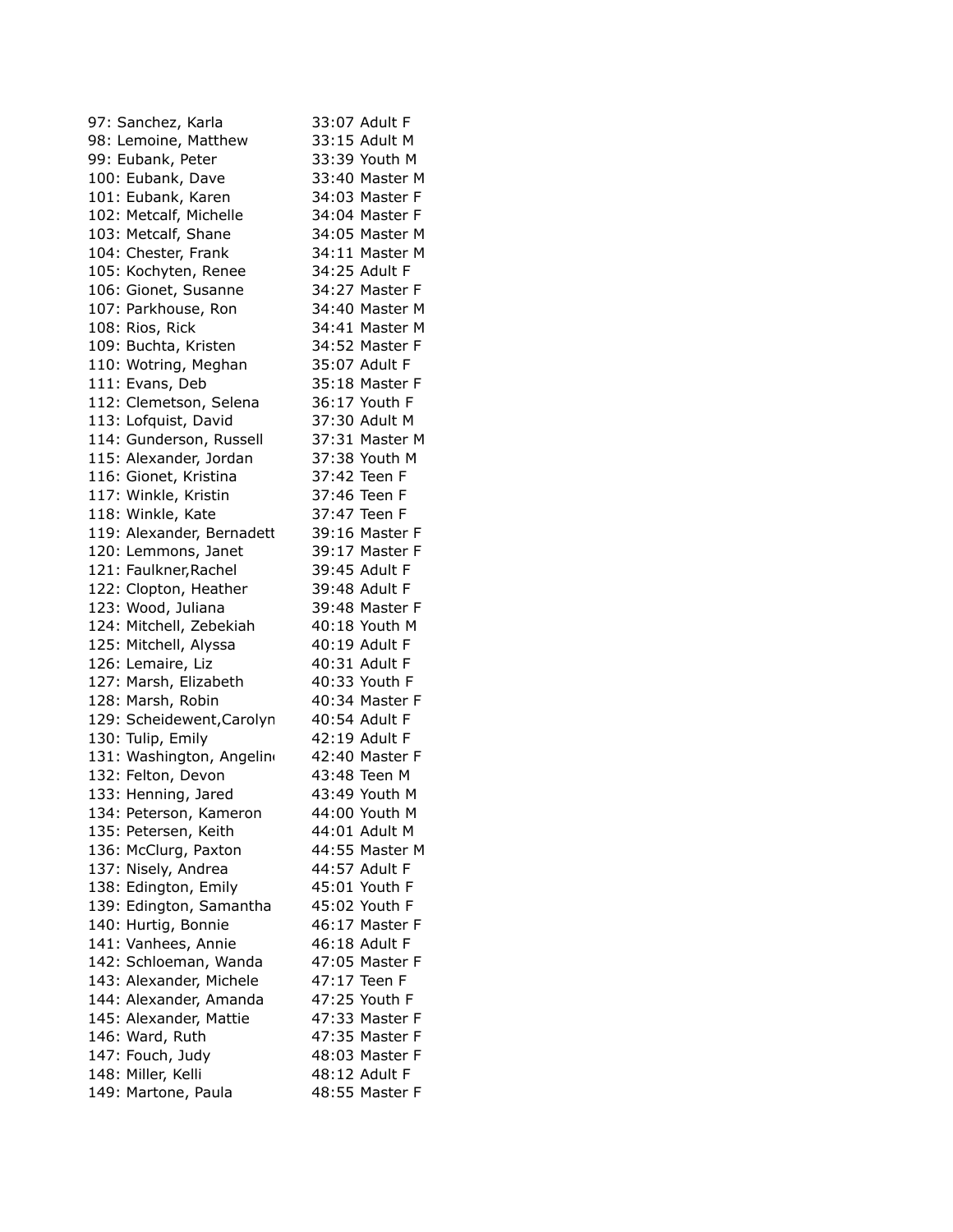| 150: Tobin, Noah         | 50:25 Youth M    |
|--------------------------|------------------|
| 151: Tobin, Jeff         | 50:25 Master m   |
| 152: Mayers, Sydney      | 50:47 Teen F     |
| 153: Tulip, Anna         | 50:47 Teen F     |
| 154: Vanni, Nicole       | 50:48 Teen F     |
| 155: Brodsky, Karen      | 52:12 Master F   |
| 156: Felton, Jessica     | 52:57 Teen F     |
| 157: Chambers, Karen     | 53:05 Master F   |
| 158: Tobin, Judy         | 53:05 Master F   |
| 159: Vessel, Patty       | 53:38 Master F   |
| 160: Sabino, Elizabeth   | 53:42 Master F   |
| 161: Poteet, Carla       | 53:46 Adult F    |
| 162: Henning, Anika      | 53:49 Youth F    |
| 163: Titzel, Megan       | 54:28 Youth F    |
| 164: Titzel, Jessica     | 54:38 Youth F    |
| 165: Krafft, Maggie      | 54:46 Youth F    |
| 166: Reeves, Margaret    | 54:56 Master F   |
| 167: Reeves, Jim         | 54:57 Master M   |
|                          | 55:31 Master F   |
| 168: Parker, Sam         | 55:45 Adult F    |
| 169: Roe, Tonya          |                  |
| 170: Underwood, Victoria | 55:45 Teen F     |
| 171: Sager, Veronica     | 55:46 Youth F    |
| 172: Sager, Varrick      | 55:47 Youth M    |
| 173: Washington, Megan   | 57:32 Youth F    |
| 174: Nordine, Brittany   | 58:20 Adult F    |
| 175: Nordine, Justine    | 58:20 Adult M    |
| 176: Clifford, Marina    | 58:29 Teen F     |
| 177: Clifford, Lee       | 58:30 Master M   |
| 178: Davis, Sarah        | 58:32 Youth F    |
| 179: Clifford, Ellie     | 58:33 Master F   |
| 180: Clifford, Ashley    | 58:34 Teen F     |
| 181: Clifford, Chris     | 58:35 Master M   |
| 182: Brownsberger, Madel | 58:36 Youth F    |
| 183: Brownsberger, Sophi | 58:37 Youth F    |
| 184: Brownsberger, Kevin | 58:38 Master m   |
| 185: Davis, Xoghitl      | 58:43 Youth M    |
| 186: Davis, Cecilia      | 58:46 Adult F    |
| 187: Krafft, Russ        | 58:54 Adult M    |
| 188: Krafft, Carlee      | 58:54 Youth F    |
| 189: Krafft, Barb        | 59:07 Master F   |
| 190: Clifford, Jessica   | 59:32 Youth F    |
| 191: Clifford, Tazlina   | 59:33 Teen F     |
| 192: Thayer, Hannah      | 59:42 Youth F    |
| 193: Thayer, Natalie     | 1:00:02 Youth F  |
| 194: Thayer, Deyana      | 1:00:05 Adult F  |
| 195: Magnus, Aron        | 1:00:34 Youth M  |
| 196: Magnus, Marc        | 1:00:35 Master M |
| 197: Menzel, Kate        | 1:02:34 Adult F  |
| 198: Menel, Corey        | 1:02:35 Adult M  |
| 199: Menzel, Kyle        | 1:02:35 Adult M  |
| 200: Menzel, Bobbi       | 1:02:35 Adult F  |
| 201: Jardin, Cecilia     | 1:02:36 Master F |
| 202: Jardin, Nic         | 1:02:37 Master M |
|                          |                  |